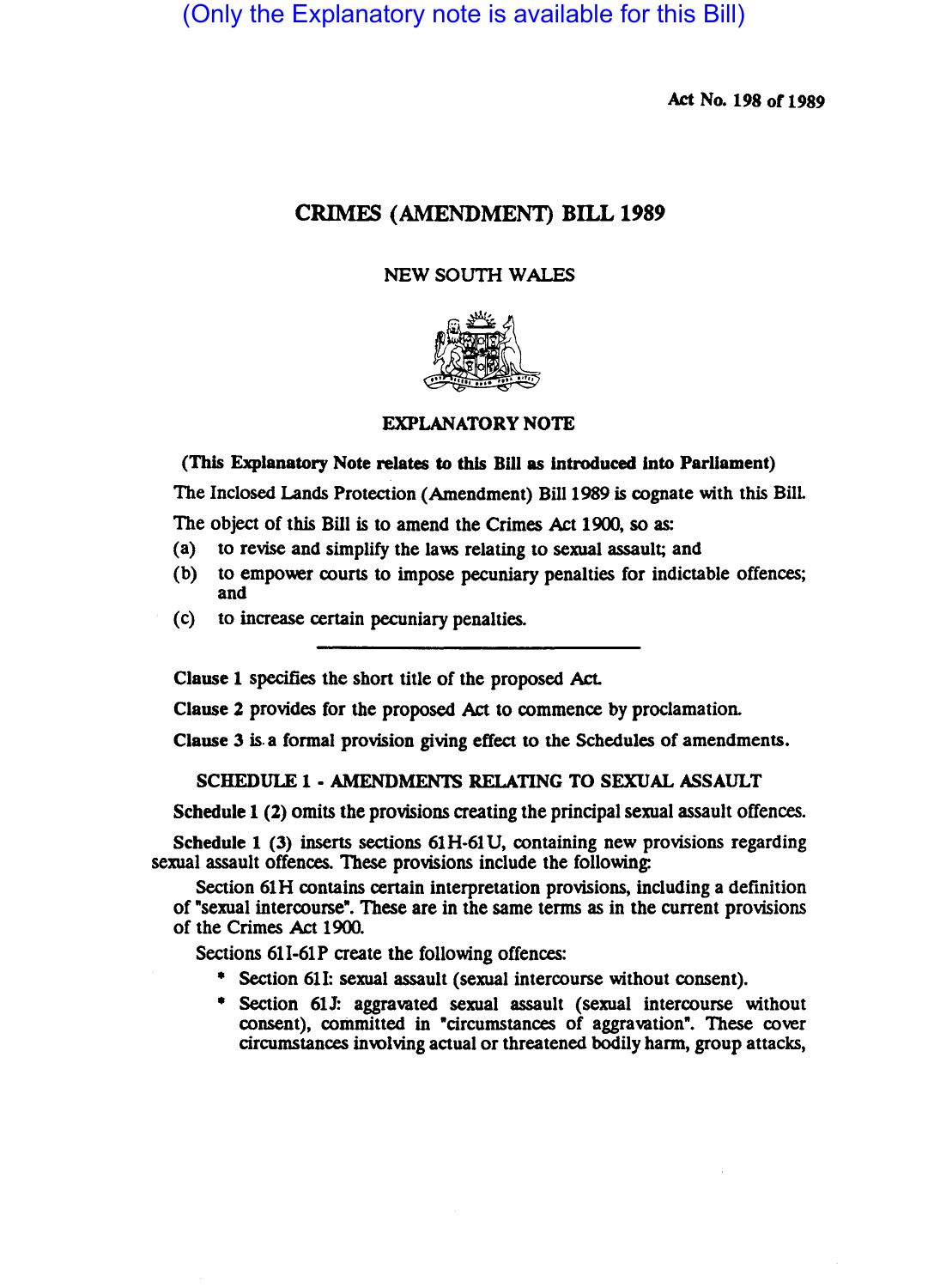victims under 16, victims under authority and victims with serious physical or intellectual disabilities.

- Section 61K: assault with intent to have sexual intercourse.
- \* Section 61L: indecent assault.
- Section 61M: aggravated indecent assault, committed in "circumstances of aggravation". These cover circumstances involving group attacks, victims under 16, victims under authority and victims with serious physical or intellectual disabilities.
- Section 61 N: act of indecency.
- Section 610: aggravated act of indecency, committed in "circumstances of aggravation". These cover circumstances involving group attacks, victims under authority and victims with serious physical or intellectual disabilities.
- Section 61P: attempt to commit any of the above.

Section 61Q provides for alternative verdicts, in a way similar to that provided by the current section 61G.

Section 61R deals with matters relating to the giving of consent, in a similar way to that currently provided by section 61D (2) and (3).

Section 61S deals with the capacity of minors to engage in sexual activity, in a way similar to that currently provided by section  $61A(2)$  and  $(3)$ .

Section 61 T deals with the case where the offender is married to the victim, in a way similar to that currently provided by section 61A (4).

Section 61U deals with certain cases where more than one offence is established, in a way similar to that provided by the current section 442A

Schedule 1 (4) provides an alternative verdict where an offence of sexual intercourse with a child under 16 is charged. An alternative verdict of attempting, or assaulting with intent, to have sexual intercourse will be available.

Schedule 1 (6) creates a new offence, under which the offender compels a person (by means of threats or intimidation) to sexually abuse himself or herself by manipulating an object.

Schedule  $1(1)$ ,  $(5)$  and  $(7)-(12)$  contain consequential and ancillary amendments.

Schedule 1 (13) and (14) enact savings and transitional provisions.

## SCHEDULE 2 • AMENDMENTS RELATING TO PENALTIES

Schedule 2 (1) increases the pecuniary penalties that may be imposed on a body corporate.

Schedule 2 (2) omits section 44OA, which contains a limited power to impose a fine on a person convicted on indictment. Proposed section 440AA (mentioned below) is intended to confer a wider power to impose fines.

Schedule 2 (3) inserts proposed section 44OAA, which empowers a Judge to impose a fine for an indictable offence, where this is otherwise not available.